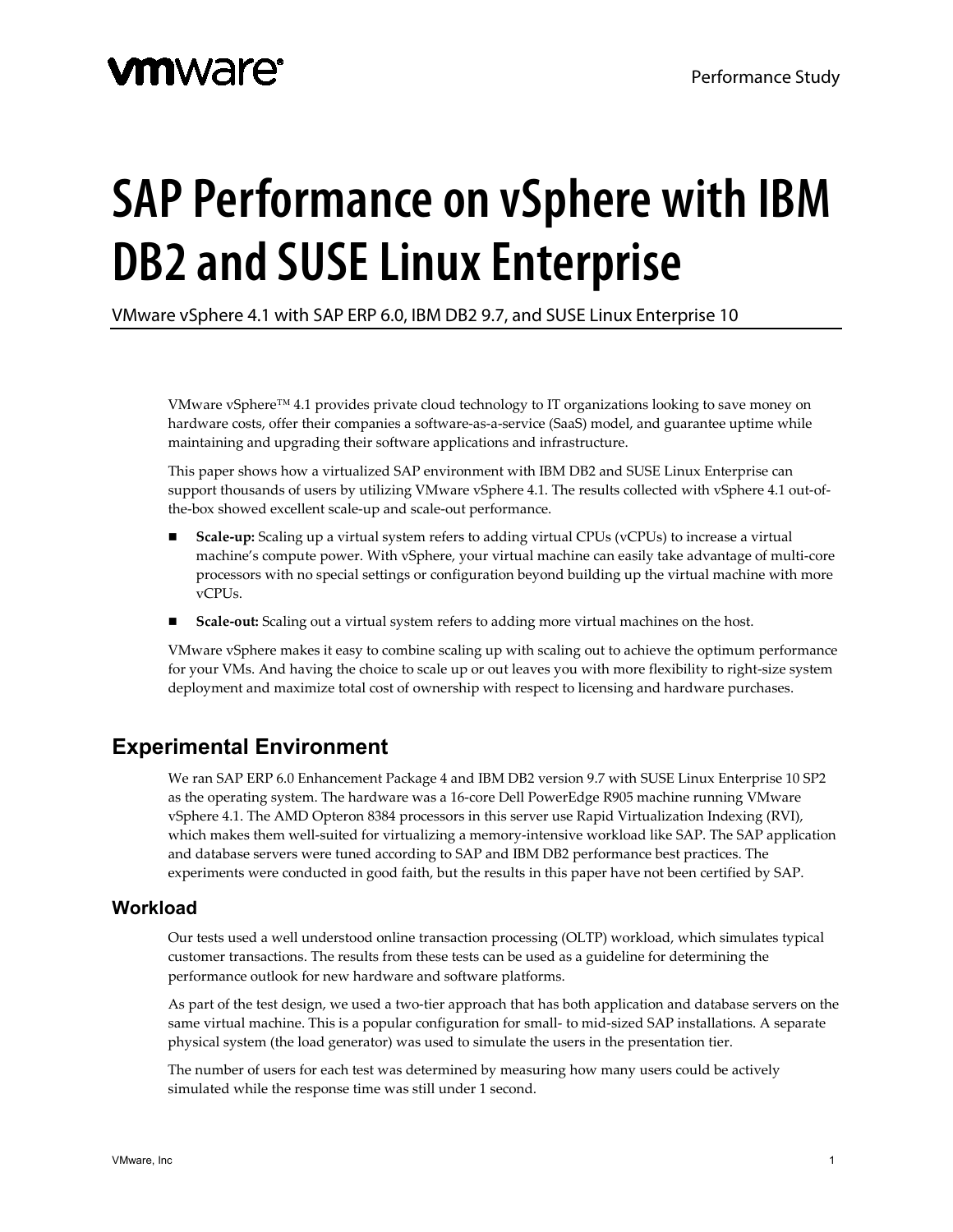#### **Software and Hardware**

Figures 1 and 2 show the system configuration that we used for our scale-up and scale-out tests. For these tests, we ran the database and application tier on the native machine first, and then installed and configured the machine with VMware vSphere 4.1 to run the database and application tier in 1 virtual machine (scaleup test) and up to 8 virtual machines (scale-out test).

#### **Figure 1.** Test architecture



**Figure 2.** We ran tests on the native machine, installed vSphere, and then ran tests on virtual machines



PowerEdge vSphere Host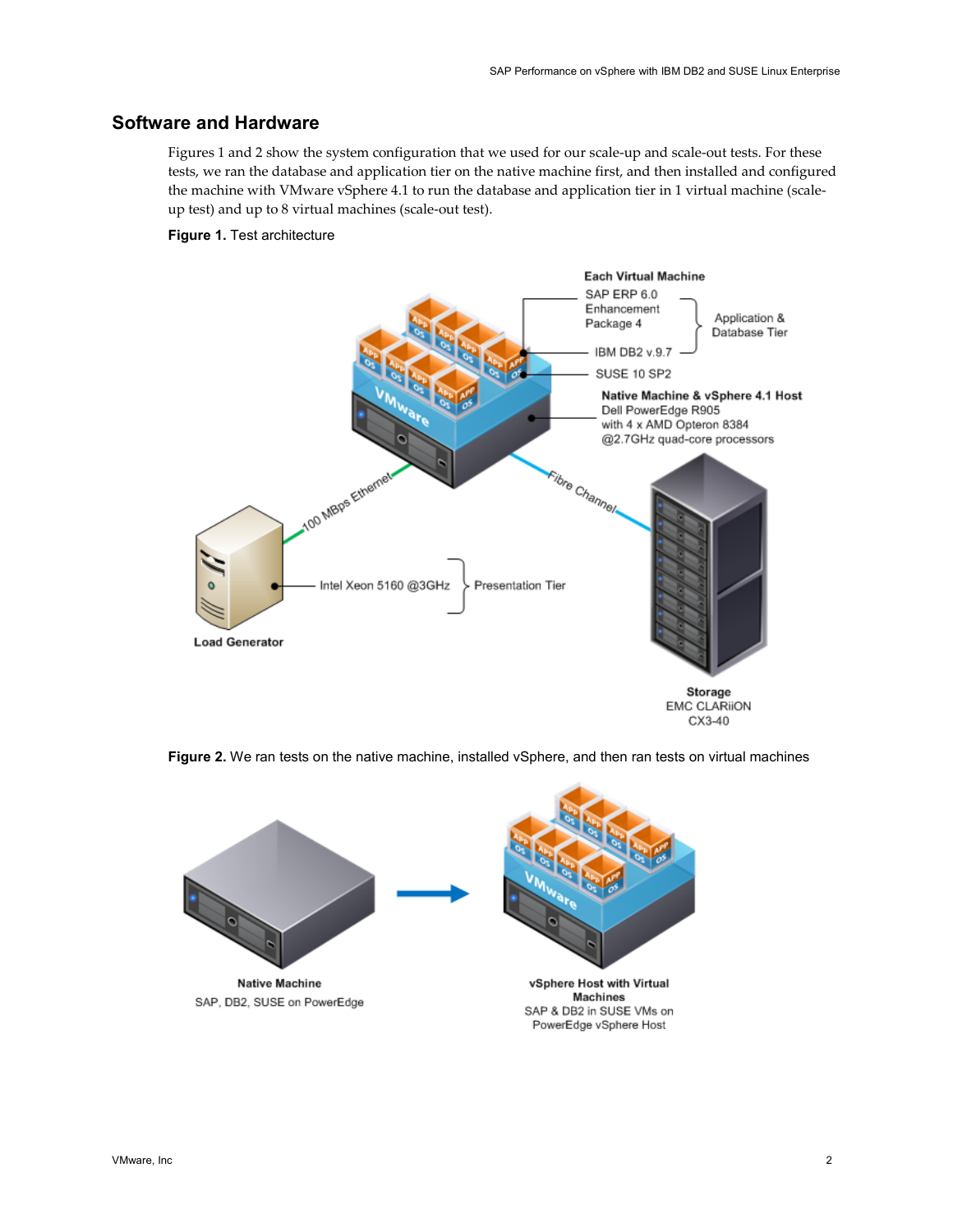Infrastructure and application software:

- VMware vSphere 4.1
- SUSE Linux Enterprise 10 SP2 guest operating system
- SAP ERP 6.0 Enhancement Package 4
- **IBM DB2 Version 9.7**

SAP database and application server:

- Dell PowerEdge R905 with 4 x AMD Opteron 8384 2.7GHz quad-core processors
- 256KB L1 cache, 2MB L2 cache, 6MB L3 cache
- 128GB physical memory
- Virtual machines (8): 16GB memory and 2 or 4 vCPUs
- SAP instances: 1 instance per 2 vCPUs

#### Storage:

- 4 EMC CX3-40 storage array enclosures, with Fibre Channel and 2 storage processors
- Each array enclosure has 15 disks, and each disk is 146GB, for a total of 2,190GB of combined storage.
- 10 data and log LUNs were configured as RAID 0 (striped):
	- 8 LUNs over 2 SAN disk array enclosures (each LUN striped over 15 disks) used for database files; 8 SAP DATA files
	- 1 LUN for the database log file, located on a separate array enclosure
	- 1 LUN for the heavily updated database table VBDATA, located on a separate array enclosure to avoid I/O bottleneck

Load generator:

- Intel Xeon 5160 3GHz dual-core processor
- 8GB memory
- 19GB local root disk
- Microsoft Windows Server 2008 operating system

#### **Scale-Up Test for Transaction Processing Workload**

Our scale-up test compares a single virtual machine with a matching native machine. Each was scaled up with tests at [1](#page-2-0), 2, 4, and 8 virtual CPUS (vCPUs) or physical CPUs<sup>1</sup>. Figure 3 depicts this test scenario.

 $\overline{a}$ 

<span id="page-2-0"></span><sup>1</sup> A system with 1 vCPU, 2 vCPUs, 4 vCPUs, or 8 vCPUs is also known as a 1-way, 2-way, 4-way, or 8-way system.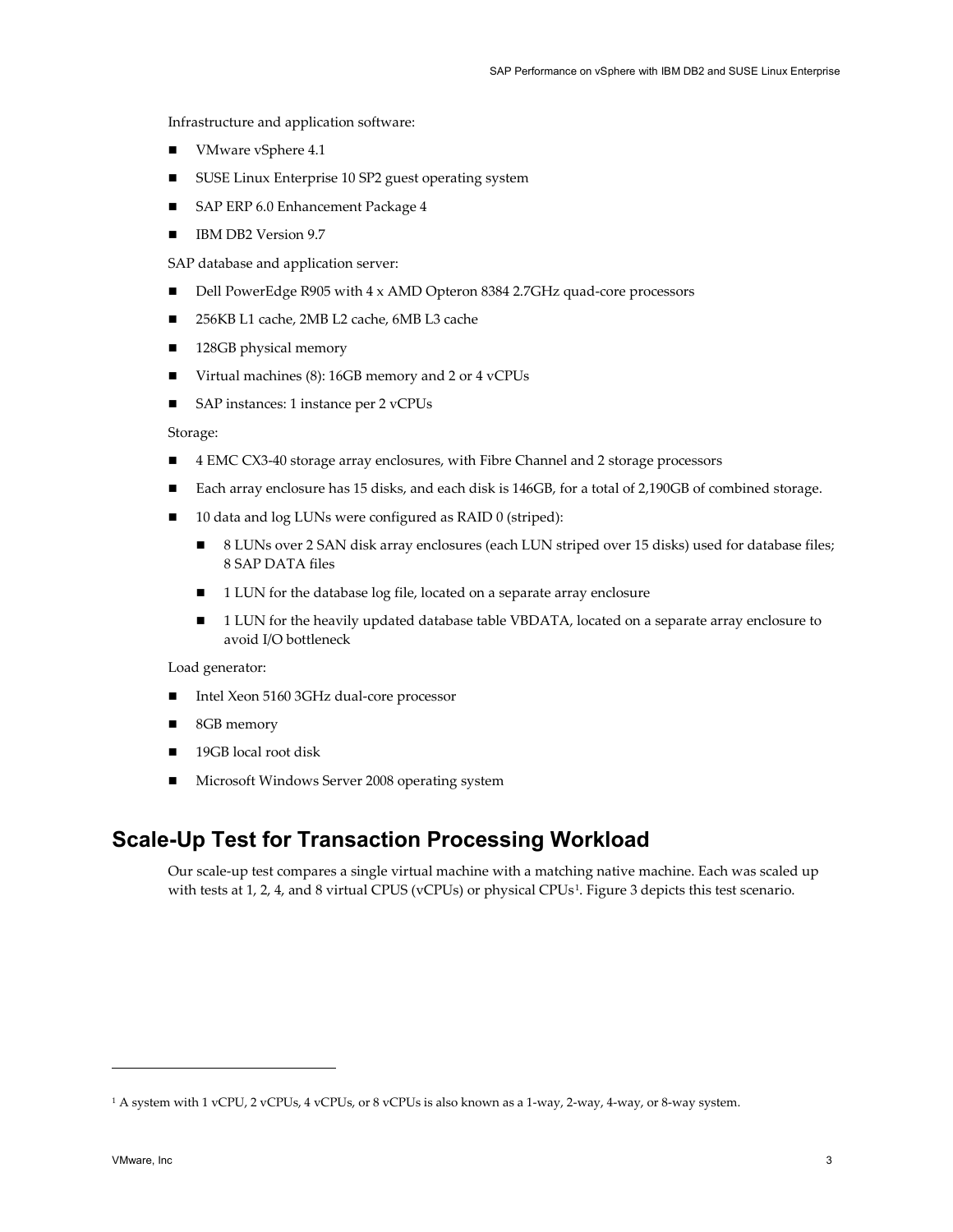

**Figure 3.** The scale-up test measured performance after adding CPUs

The virtual machine and the native machine were both tested on the same system, which had 4 quad-core AMD Opteron 8384 2.7 GHz processors and 128GB of RAM. This system uses a NUMA architecture, which means that memory is associated with each processor to define a node.

The NUMA load balancer in vSphere assigns a home node to a virtual machine. Whenever possible, the NUMA load balancer in vSphere tries to keep a vCPU with its local memory, but if the VM requires more memory than is present on its home node, remote memory might be used. To ensure locality, we assigned the virtual CPUs in the same way that we assigned the physical CPUs. The assignment of CPUs to memory homes is illustrated in Figure 4.

When conducting experiments on the native machine running Linux, we used numactl to assign CPUs to the same nodes that were used for the virtual machine tests. For tests with 1-4 CPUs, we assigned the CPUs to the same node so that the workload could benefit from accessing the local memory. For 8 CPUs, we assigned the CPUs to 2 nodes.



**Figure 4.** NUMA nodes were assigned to CPUs to ensure local memory was used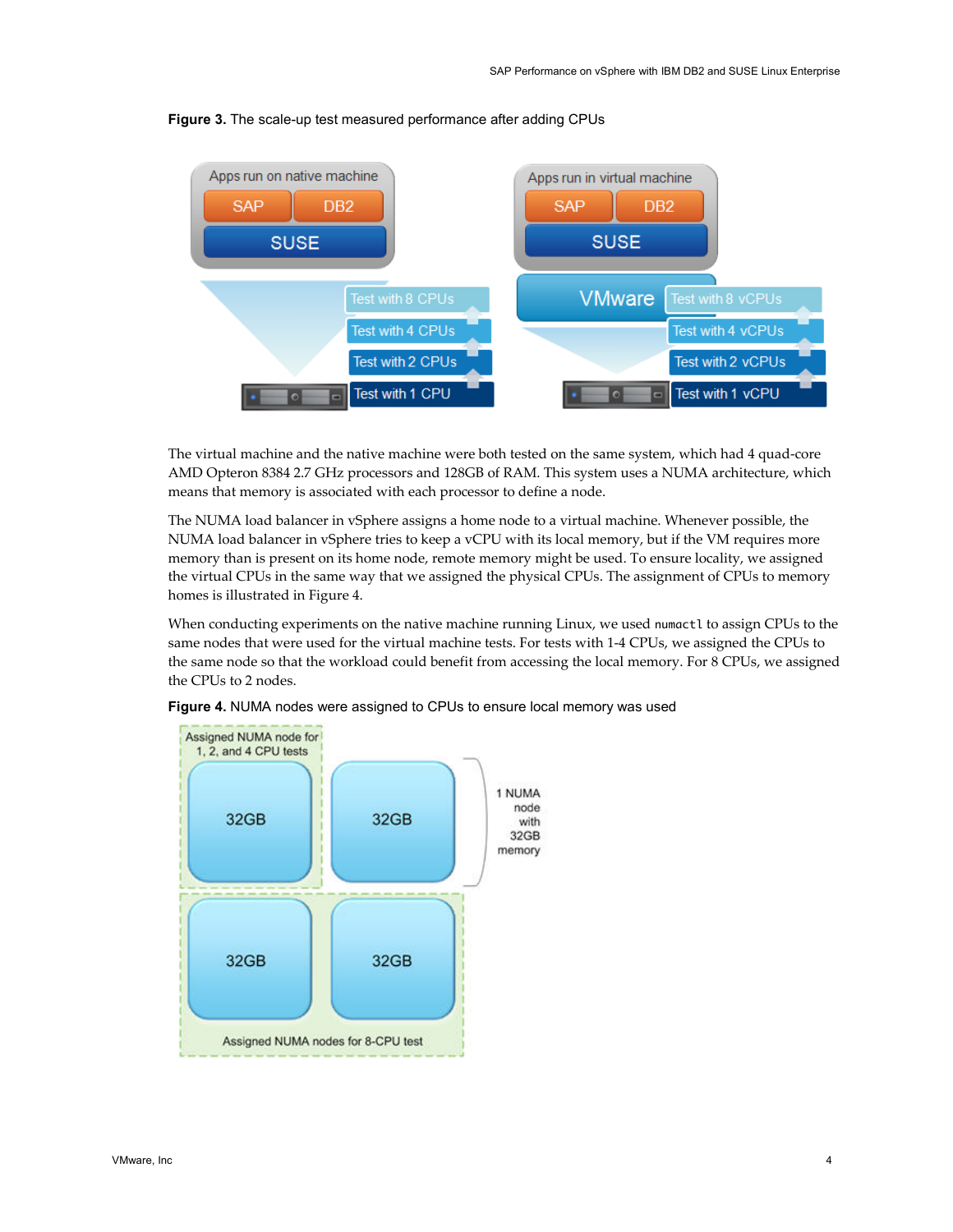Figure 5 shows that virtual performance is near native when scaling up for these tests. Additionally, virtual machine performance is slightly better when using VMs with fewer vCPUS.



**Figure 5.** Number of users supported while scaling up virtual and physical CPUs

Table 1 shows the ratio of supported users on the tested virtual machines to the tested native machines. The ratios range from a difference of only 93%-95%.

| <b>Table 1.</b> Ratio of supported users (virtual $\div$ native) |  |  |  |
|------------------------------------------------------------------|--|--|--|
|                                                                  |  |  |  |

| <b>Virtual CPUs</b> | vSphere 4.1<br><b>Ratio to Native</b> |
|---------------------|---------------------------------------|
|                     | 93%                                   |
|                     | 95%                                   |
|                     | 94%                                   |
|                     | 94%                                   |

Scaling up VMs is useful when it is necessary to keep licensing costs very low or keep the number of VMs to a minimum due to limited system administration resources. With near native performance, vSphere gives IT professionals the choice of switching to a virtualized environment to maintain a small to mid-sized SAP installation on SUSE 10 with DB2.

### **Scale-Out Test with Multiple Virtual Machines**

For scale-out performance, we conducted six tests to compare a series of VMs with similar, increasing levels of compute power. Figure 6 shows how three 4-way VMs provided a comparison with three 2-way VMs.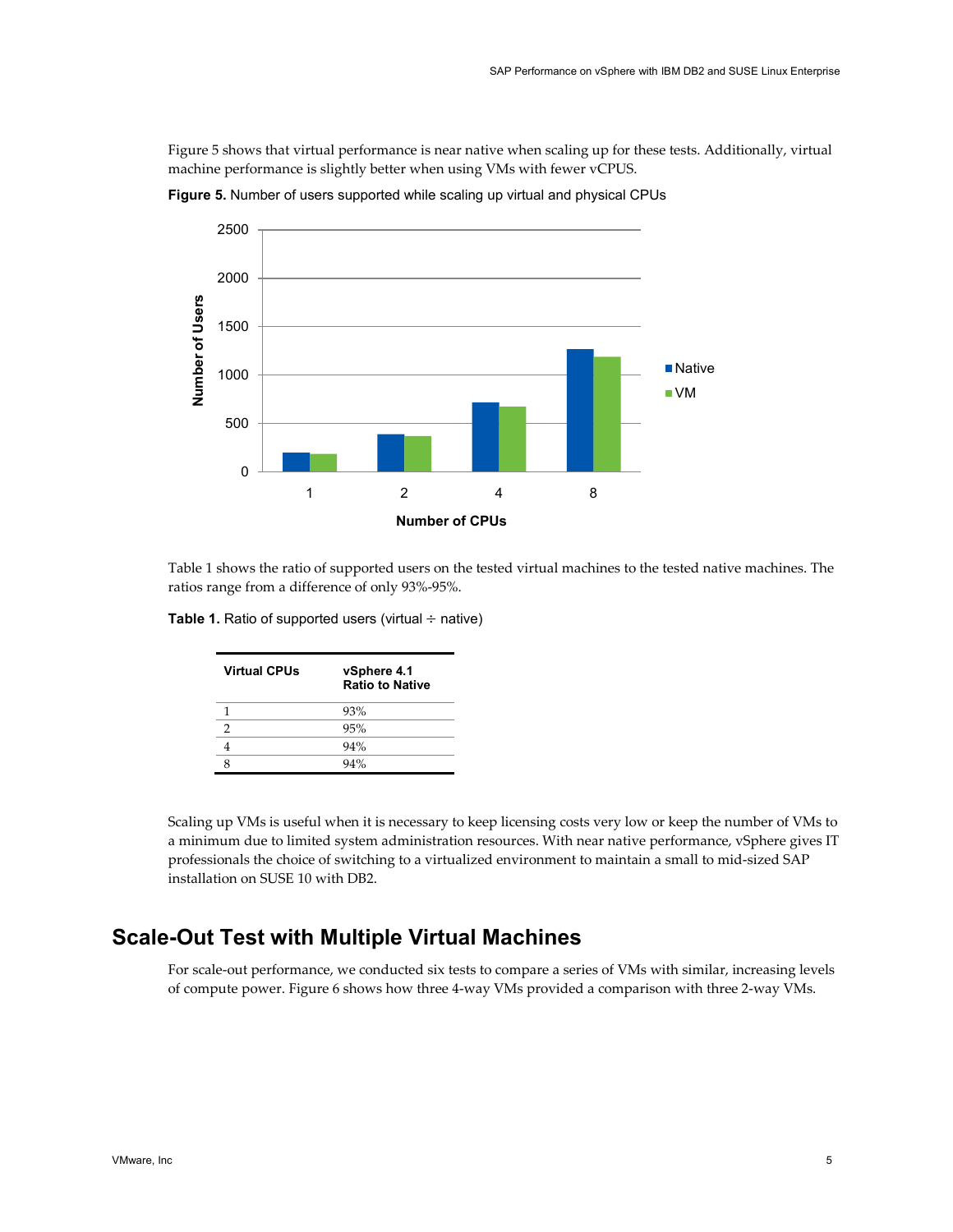



Figure 7 shows the number of users supported by VMs with similar processing power. Each pair of VMs is configured with the same total number of vCPUs. For example, 2 VMs each with 2 vCPUs are compared with a single 4-vCPU VM.



**Figure 7.** Scale-out test with both 2- and 4-way VMs

The performance of 2-way and 4-way VMs is very similar. This similarity allows administrators flexibility in designing their SAP solutions. We also see that scaling out to multiple VMs is an effective way to handle the need for more processing power.